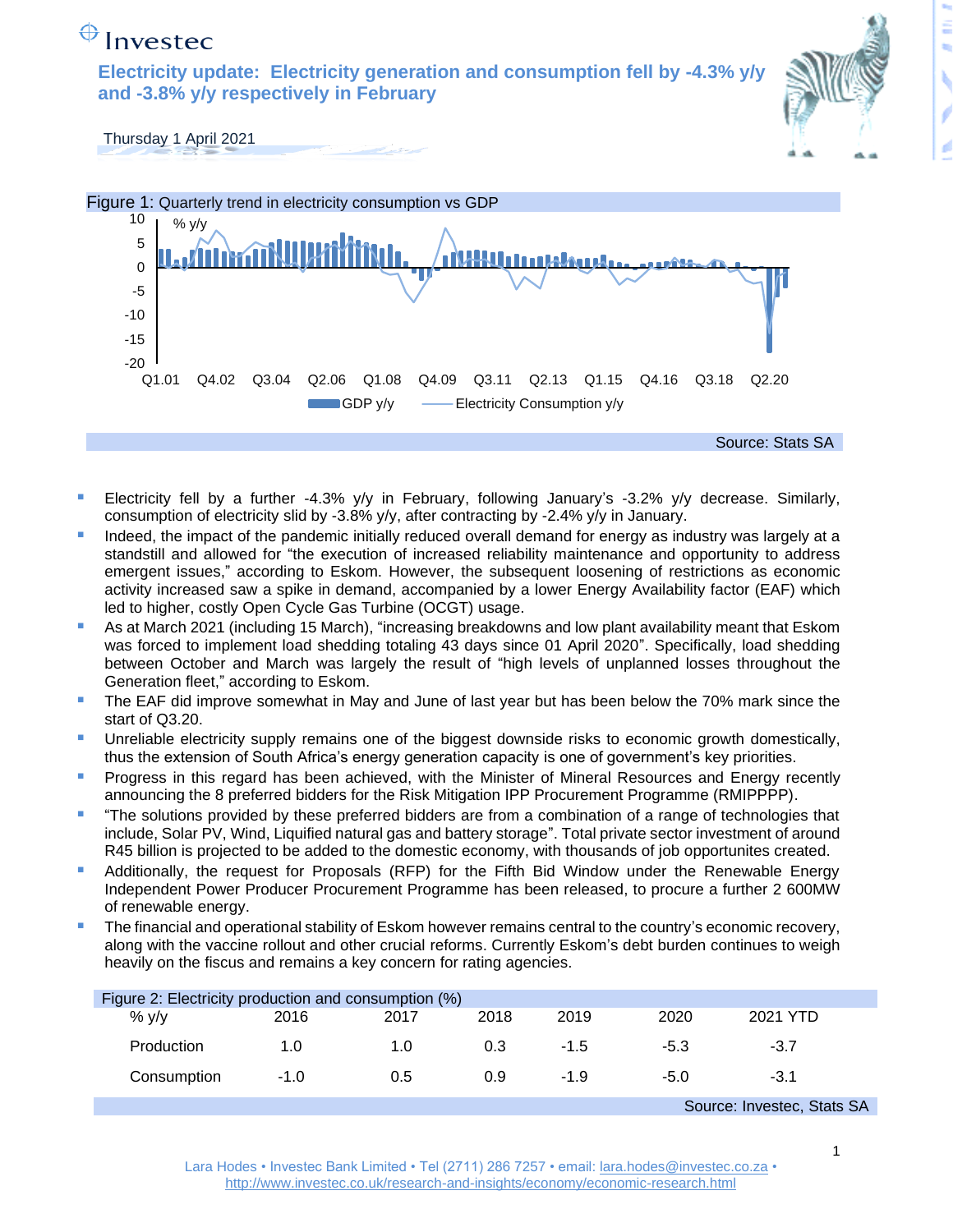## $\bigoplus$  Investec

**Electricity update: Electricity generation and consumption fell by -4.3% y/y and -3.8% y/y respectively in February** 



Thursday 1 April 2021

Important Disclaimer – please read

For the purposes of this disclaimer, Investec shall include Investec Bank Limited, its ultimate holding company, a subsidiary (or a subsidiary of a subsidiary) of that entity, a holding company of that entity or any other subsidiary of that holding company, and any affiliated entity of any such entities. "Investec Affiliates" shall mean any directors, officers, representatives, employees, advisers or agents of any part of Investec.

The information and materials presented in this report are provided to you solely for general information and should not be considered as an offer or solicitation of an offer to sell, buy or subscribe to any securities or any derivative instrument or any other rights pertaining thereto.

The information in this report has been compiled from sources believed to be reliable, but neither Investec nor any Investec Affiliates accept liability for any loss arising from the use hereof or makes any representations as to its accuracy and completeness. Any opinions, forecasts or estimates herein constitute a judgement as at the date of this report. There can be no assurance that future results or events will be consistent with any such opinions, forecasts or estimates. Past performance should not be taken as an indication or guarantee of future performance, and no representation or warranty, express or implied is made regarding future performance. The information in this report and the report itself is subject to change without notice. This report as well as any other related documents or information may be incomplete, condensed and/or may not contain all material information concerning the subject of the report; its accuracy cannot be guaranteed. There is no obligation of any kind on Investec or any Investec Affiliates to update this report or any of the information, opinions, forecasts or estimates contained herein.

Investec (or its directors, officers or employees) may, to the extent permitted by law, own or have a position or interest in the financial instruments or services referred to herein, and may add to or dispose of any such position or may make a market or act as a principal in any transaction in such financial instruments. Investec (or its directors, officers or employees) may, to the extent permitted by law, act upon or use the information or opinions presented herein, or research or analysis on which they are based prior to the material being published. Investec may have issued other reports that are inconsistent with, and reach different conclusions from, the information presented in this report. Those reports reflect the different assumptions, views and analytical methods of the analysts who prepared them. The value of any securities or financial instruments mentioned in this report can fall as well as rise. Foreign currency denominated securities and financial instruments are subject to fluctuations in exchange rates that may have a positive or adverse effect on the value, price or income of such securities or financial instruments. Certain transactions, including those involving futures, options and other derivative instruments, can give rise to substantial risk and are not suitable for all investors.

This report does not contain advice, except as defined by the Corporations Act 2001 (Australia). Specifically, it does not take into account the objectives, financial situation or needs of any particular person. Investors should not do anything or forebear to do anything on the basis of this report. Before entering into any arrangement or transaction, investors must consider whether it is appropriate to do so based on their personal objectives, financial situation and needs and seek financial advice where needed.

No representation or warranty, express or implied, is or will be made in relation to, and no responsibility or liability is or will be accepted by Investec or any Investec Affiliates as to, or in relation to, the accuracy, reliability, or completeness of the contents of this report and each entity within Investec (for itself and on behalf of all Investec Affiliates) hereby expressly disclaims any and all responsibility or liability for the accuracy, reliability and completeness of such information or this research report generally.

The securities or financial instruments described herein may not have been registered under the US Securities Act of 1933, and may not be offered or sold in the United States of America or to US persons unless they have been registered under such Act, or except in compliance with an exemption from the registration requirements of such Act. US entities that are interested in trading securities listed in this report should contact a US registered broker dealer.

For readers of this report in South Africa: this report is produced by Investec Bank Limited, an authorised financial services provider and a member of the JSE Limited.

For readers of this report in United Kingdom and Europe: this report is produced by Investec Bank Plc ("IBP") and was prepared by the analyst named in this report. IBP is authorised by the Prudential Regulation Authority and regulated by the Financial Conduct Authority and the Prudential Regulation Authority and is a member of the London Stock Exchange. This report is not intended for retail clients and may only be issued to professional clients and eligible counterparties, and investment professionals as described in S19 of the Financial Services and Markets Act 2000 (Financial Promotions) Order 2005.

For readers of this report in Ireland: this report is produced by Investec Bank plc (Irish Branch) and was prepared by the analyst named in this report. Investec Bank plc (Irish Branch) is authorised by the Prudential Regulation Authority in the United Kingdom and is regulated by the Central Bank of Ireland for conduct of business rules.